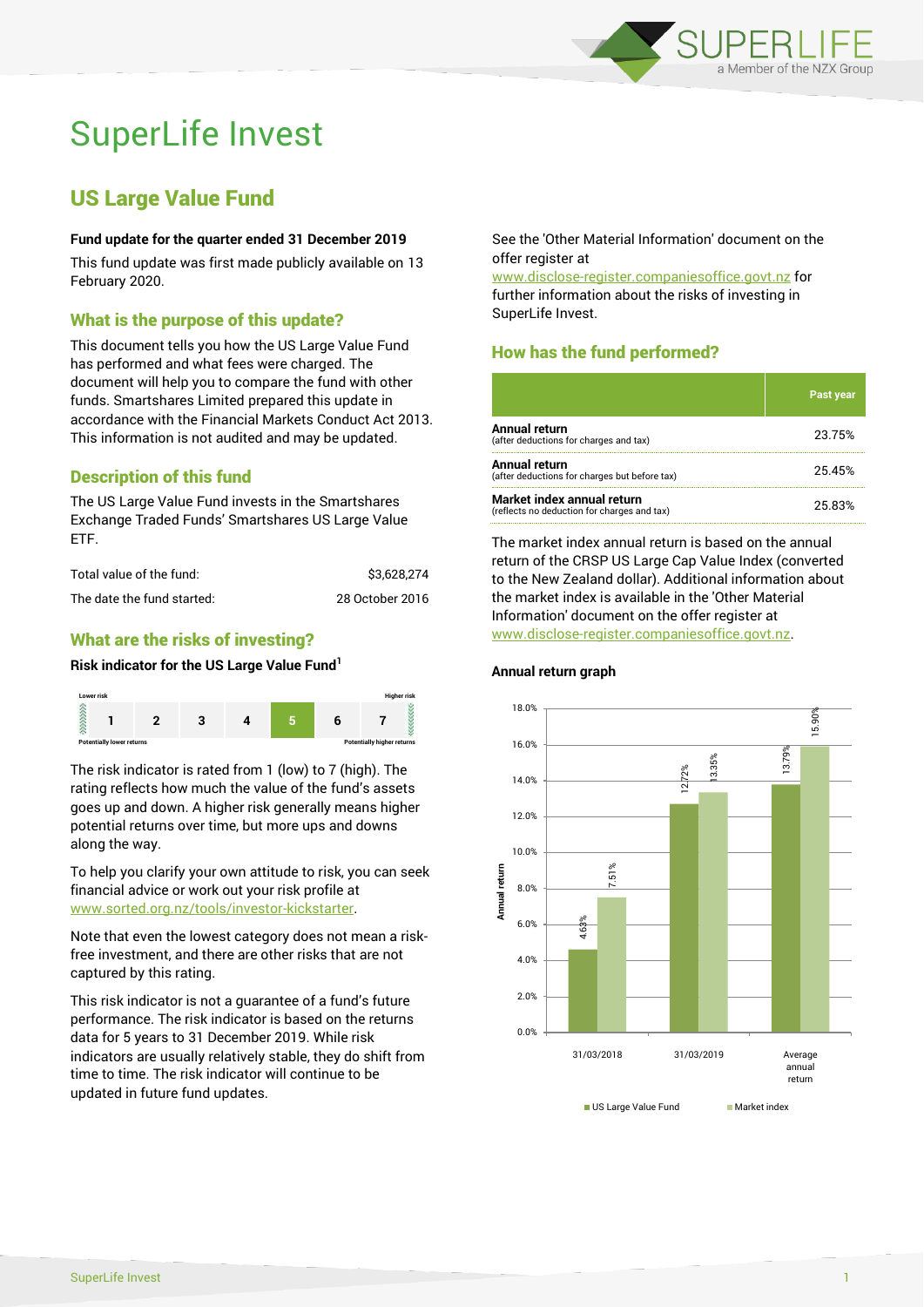

This shows the return after fund charges and tax for each year ending 31 March since the fund started. The last bar shows the average annual return since the fund started, up to 31 December 2019.

**Important:** This does not tell you how the fund will perform in the future.

Returns in this update are after tax at the highest prescribed investor rate (PIR) of tax for an individual New Zealand resident. Your tax may be lower.

#### What fees are investors charged?

Investors in the US Large Value Fund are charged fund charges. In the year to 31 March 2019 these were:

|                                                       | % per annum of fund's<br>net asset value |  |
|-------------------------------------------------------|------------------------------------------|--|
| <b>Total fund charges</b>                             | 0.47%                                    |  |
| Which are made up of:                                 |                                          |  |
| <b>Total management and administration</b><br>charges | 0.47%                                    |  |
| Including:                                            |                                          |  |
| Manager's basic fee                                   | 0.39%                                    |  |
| Other management and<br>administration charges        | 0.08%                                    |  |
| Other charges                                         | Dollar amount per investor               |  |
| Administration fee                                    | \$12 per annum                           |  |

Investors may also be charged individual action fees for specific actions or decisions (for example, if an investor has a financial adviser and has agreed to pay a fee to the adviser for providing financial advice). See the Product Disclosure Statement for SuperLife Invest for more information about those fees.

Small differences in fees and charges can have a big impact on your investment over the long term.

GST is included in the fund charges set out above.

#### Example of how this applies to an investor

Jess had \$10,000 in the fund and did not make any further contributions. At the end of the year, Jess received a return after fund charges were deducted of \$2,375 (that is 23.75% of her initial \$10,000). Jess paid other charges of \$12. This gives Jess a total return after tax of \$2,363 for the year.

#### What does the fund invest in?

#### **Actual investment mix**

This shows the types of assets that the fund invests in.



#### **Target investment mix**

This shows the mix of assets that the fund generally intends to invest in.

| <b>Asset Category</b>        | <b>Target asset mix</b> |
|------------------------------|-------------------------|
| Cash and cash equivalents    | 1.00%                   |
| New Zealand fixed interest   |                         |
| International fixed interest |                         |
| Australasian equities        |                         |
| International equities       | 99.00%                  |
| Listed property              |                         |
| Unlisted property            |                         |
| Commodities                  |                         |
| Other                        |                         |